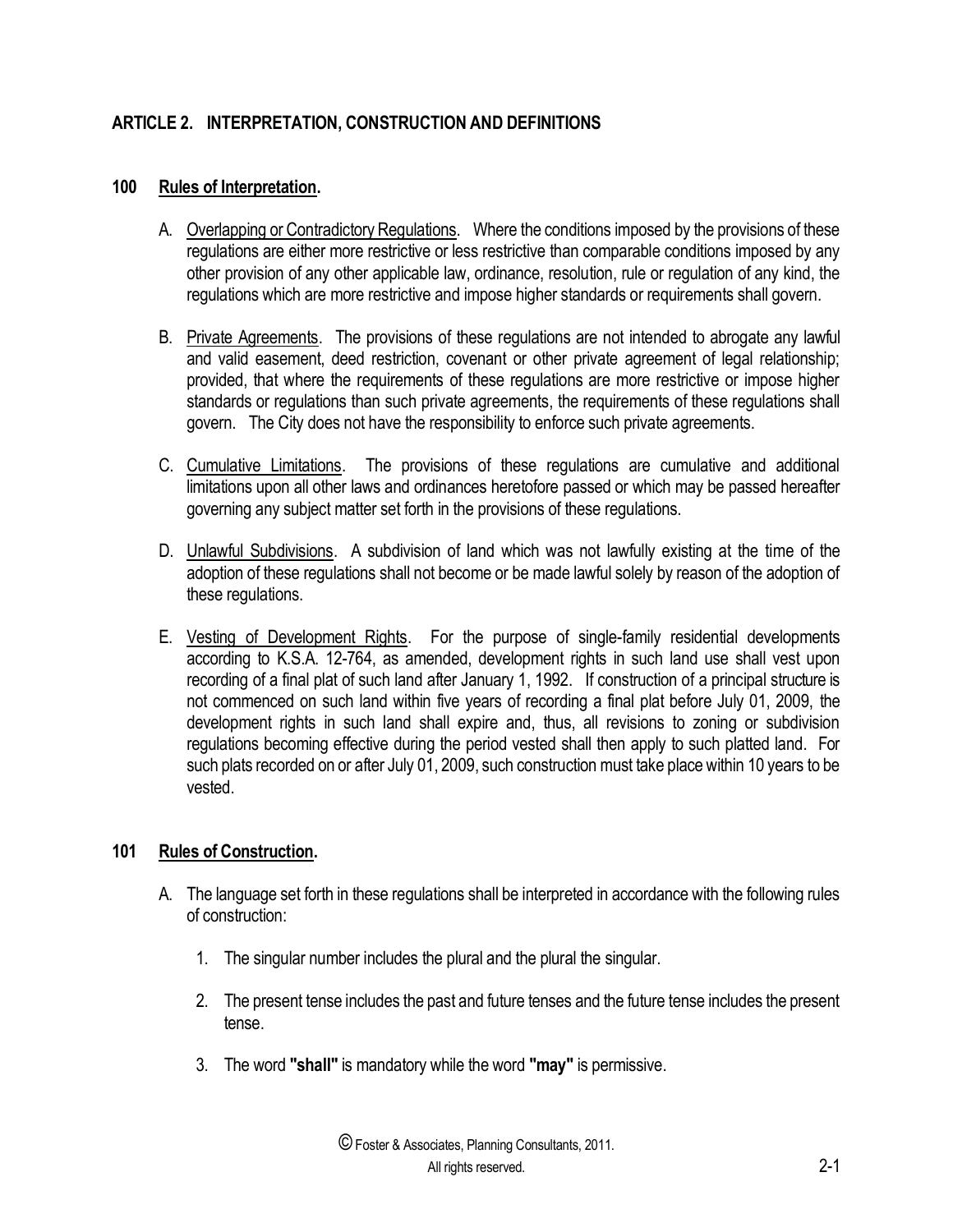- 4. The word **"City"** means the City of Burlington, Kansas.
- 5. The word **"County"** means Coffey County, Kansas.
- 6. The word **"Clerk"** means the City Clerk, unless otherwise identified as the County Clerk.
- 7. The words **"County Engineer"** mean the officially appointed engineer for Coffey County.
- 8. The words **"Planning Commission"** mean the Burlington City Planning Commission.
- 9. The words **"the Governing Body"** mean the Mayor and City Council of the City of Burlington, Kansas, unless otherwise identified as the Board of County Commissioners of Coffey County, Kansas or the applicable township trustees who are cooperating in the installation of improvements. (See Section 7-101.)
- 10. The words **"Planning Area"** mean the City plus a perimeter area outside of and around the city limits all within Coffey County designated by the City in their comprehensive development plan as the official study area for planning purposes.
- 11. The words **"Comprehensive Plan"** mean the Comprehensive Development Plan for the Burlington Planning Area of Coffey County, Kansas, which has been adopted by the Planning Commission, approved by the Governing Body and includes, among other elements, plans for land use, transportation, utilities and community facilities.
- 12. The words **"subdivision jurisdiction"** mean the area as described in Section 1-103 for which the extraterritorial jurisdiction of these regulations is applicable for purposes of subdividing land. Such jurisdiction cannot exceed the boundary of the Planning Area.
- B. Any word or phrase which is defined in this Article or elsewhere in these regulations shall have the meaning as so defined whenever used in these regulations, unless such definition is expressly limited in its meaning or scope.
- C. Words or terms not herein defined shall have their ordinary meaning in relation to the context as defined in a dictionary or by statute.
- **102 Definitions.** The following definitions shall be used in the interpretation and construction of these regulations:

**ACCELERATION LANE:** An added roadway lane which permits integration and merging of slower moving vehicles into the main vehicular stream of traffic.

**ACCESS CONTROL:** The limitation of public access rights to and from properties abutting streets or highways. Access control is used on major streets and highways, when necessary, to preserve high-quality traffic service and to improve safety.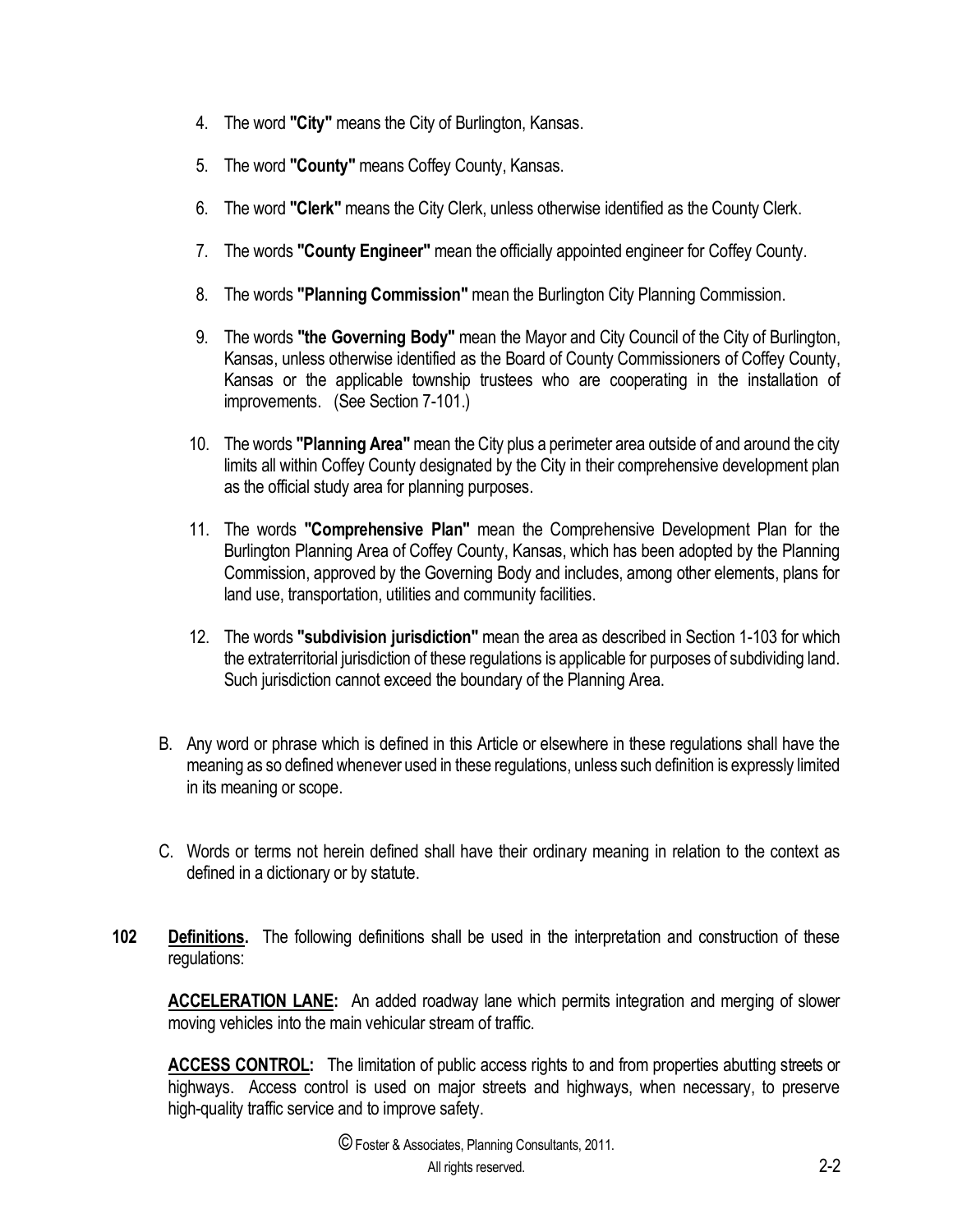**AGRICULTURE:** The use of a tract of land under one ownership for growing crops, pasturage, horticulture, nurseries, truck farms, dairying or the raising of poultry or cattle and other livestock, except feedlots, and including the structures necessary for carrying out farming operations and the dwelling(s) of those owning and/or operating the premises. The feeding or disposal of community or collected garbage shall not be deemed an agricultural use, nor shall riding academies, livery or boarding stables, dog kennels, or commercial or hydroponic greenhouses; however, forested and non-producing open space land are considered as agricultural.

**APPLICANT:** A person submitting an application for approval of a preliminary and/or final plat or a lot split.

**BENCH MARK:** Surveying mark made in some object which is permanently fixed in the ground showing the height of that point in relation to sea level.

**BENEFIT DISTRICT:** A defined area established by a city or county under state statutes by a petition of the property owner(s) within which certain stated public improvements are provided such as, but not limited to, water supply, sewage disposal, streets and roads, drainage and other improvements.

**BLOCK:** A series of lots or tract of land bounded by streets, public parks, cemeteries, railway rights of ways, waterways, city limits or a combination thereof.

**BUILDING SETBACK LINE:** A line on a lot or other parcel of land indicating the limit beyond which buildings or structures may not be erected or altered and establishing the minimum open space to be provided. Such line may be more, but not less restrictive than applicable zoning or other regulations.

**CURB CUT:** The opening along a curb line at which point vehicles may enter or leave a roadway. (See City ordinance for curb cuts.)

**DECELERATION LANE:** An added roadway lane that permits vehicles to slow down and leave the main vehicular stream of traffic.

**DEDICATION:** A gift or donation of property by the owner to a governmental unit. The transfer is conveyed by a plat or a written separate instrument. The act of dedicating is completed with a formal acceptance by the governing body.

**DESIGN STANDARDS:** The basic land planning principles established as guides or requirements for the design and layout of subdivisions as described in these regulations.

**DETENTION POND:** A storage facility for the temporary storage of storm water runoff. The storm water may be released by gravity or by mechanical means at such time as downstream facilities can handle the flow.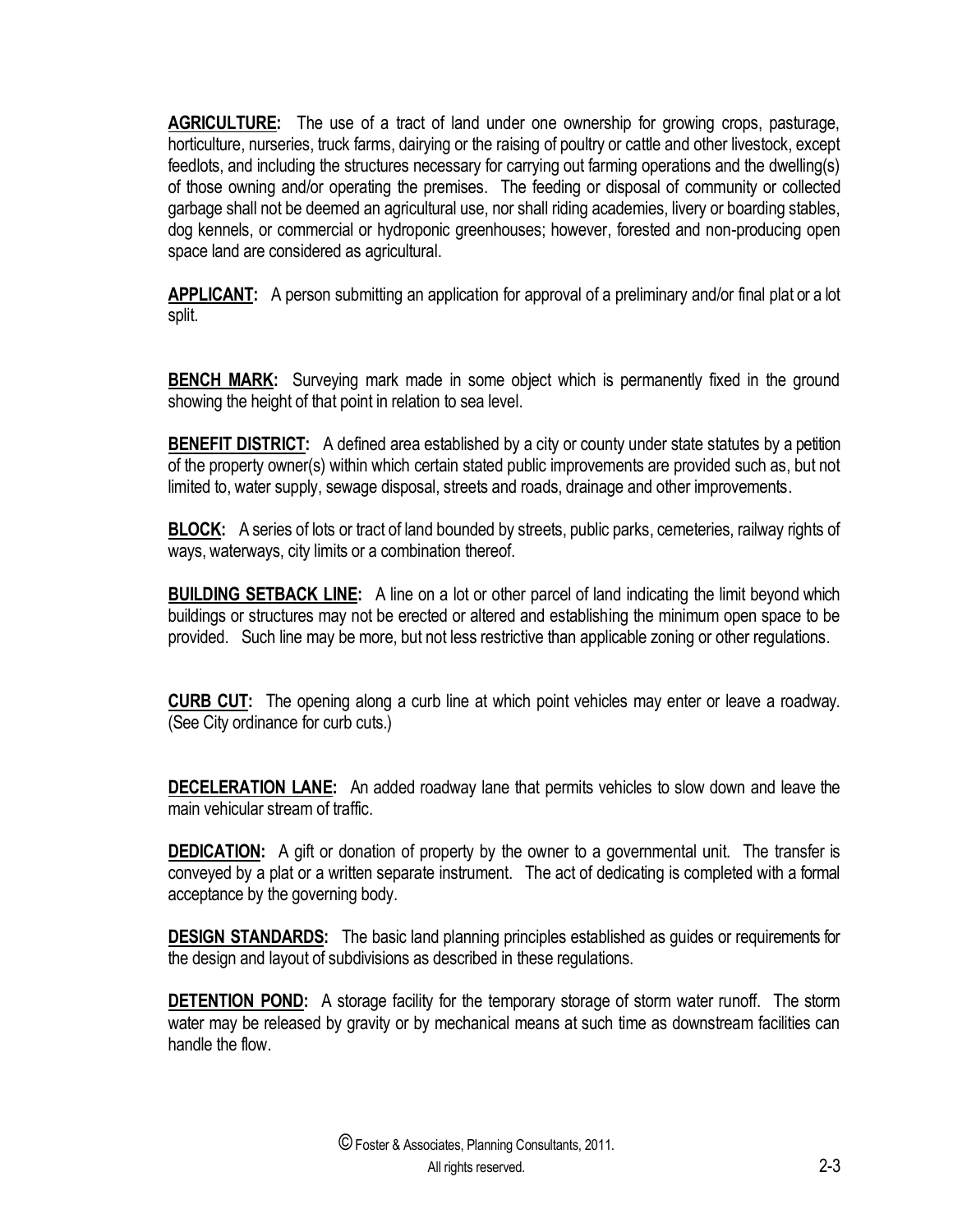## **DEVELOPER'S AGREEMENT:** See Subdivider's Agreement.

**EASEMENT:** A public dedication or private grant by a property owner of the specific use of a strip of land or portion of land by others.

**ENGINEER:** A professional engineer licensed by the State of Kansas or licensed to practice in the State of Kansas who designs or engineers and inspects public improvements in connection with the approval of plats and construction of related improvements. (See LAND PLANNER and LAND SURVEYOR.)

**FLAG LOT:** A lot, tract or parcel of land that provides minimum frontage to a road or street by a narrow strip of land for a driveway and whose main body of land lies to the rear of the property which is adjacent to the road or street. When such lots are permitted, a building setback line must be shown on the recorded plat which is not less than that required by applicable zoning regulations. (See Section 6-106 for Access.)

**FRONTAGE:** The property on one side of a street between two intersecting streets (crossing or terminating) measured along the line of the street; or with a dead-end street, all property abutting one side of such street measured from the nearest intersecting street and the end of the dead-end street.

**HOMEOWNERS' ASSOCIATION:** A community association, other than a condominium association, that is organized in a subdivision in which individual owners share common interests, ownership and responsibilities for costs and upkeep of common open space, reserves, facilities or infrastructure and may enforce certain covenants and restrictions. The incorporation document shall contain provisions for the ownership and maintenance of the common open space, reserves, facilities and infrastructure as are reasonably necessary to ensure their continuity, care, conservation and maintenance, and to ensure that remedial measures will be available to the City if such responsibilities are permitted to deteriorate or are not maintained in a condition consistent with the best interest of the subdivision or the City. If the City finds it necessary to carry out the obligations required to maintain such responsibilities in order to avoid having them become a public nuisance, the costs shall be assessed against the properties within the development and shall become a tax lien on said properties. When a subdivision is comprised of both homeowners and other users of the land such as commercial, the association may be called an "Owners' Association".

**IMPROVEMENTS, PUBLIC:** Any street, roadway, alley, sidewalk, planting strip, cross walkway, off-street parking area, electric, sanitary sewer, storm sewer, drainage ditch, water main or other facility for which a governing body may ultimately assume the responsibility for maintenance and/or operation.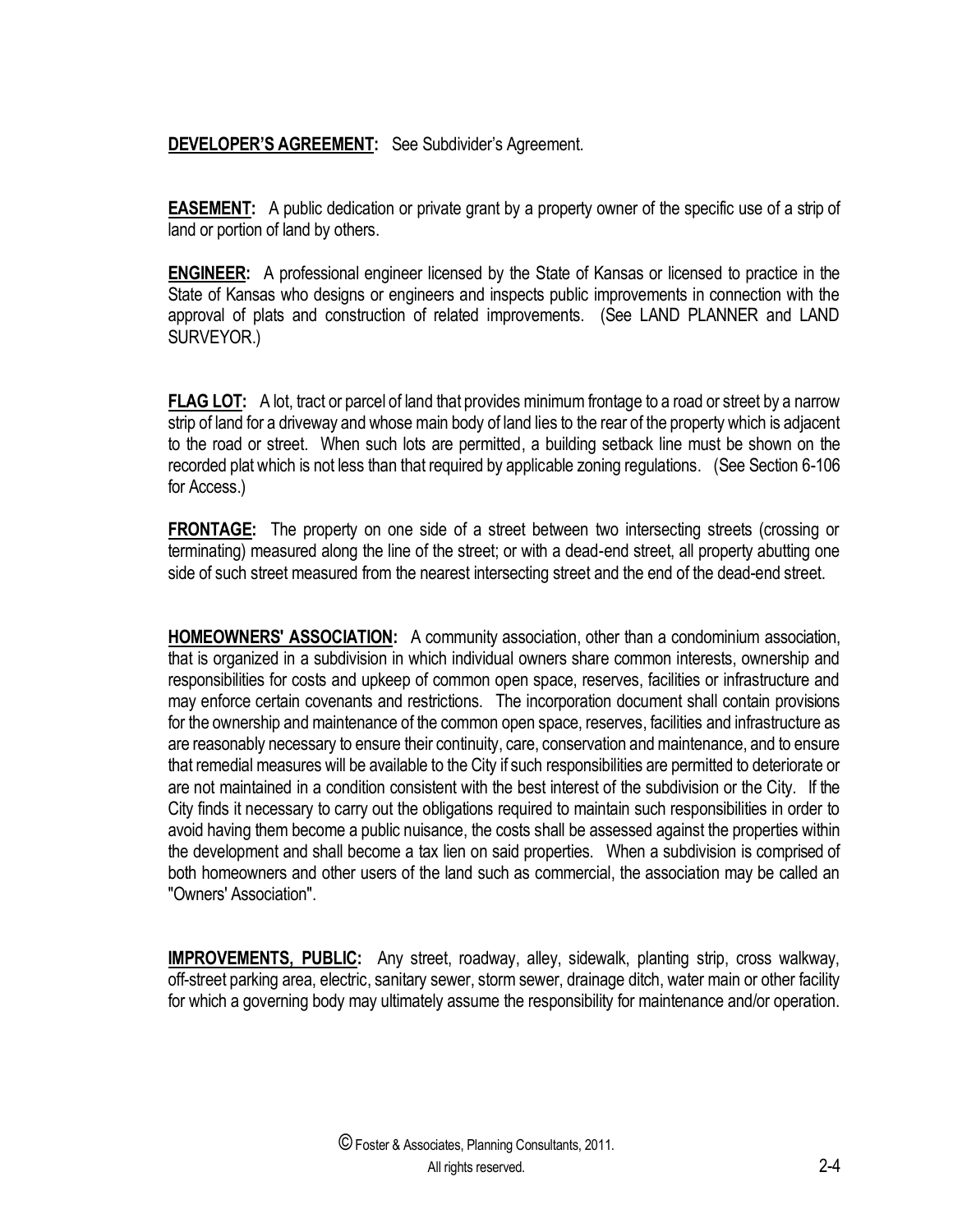**LAND PLANNER:** A professional architect, engineer, landscape architect or surveyor licensed by the State of Kansas or licensed to practice in the State of Kansas who is responsible for the design and preparation of a preliminary plat. (See ENGINEER and LAND SURVEYOR.)

**LAND SURVEYOR:** A licensed land surveyor registered in the State of Kansas or licensed to practice in the State of Kansas who is responsible for the survey and preparation of the final plat. (See ENGINEER and LAND PLANNER.)

**LOT:** A portion of a subdivision or other parcel of land intended as a unit for the purpose, whether immediate or future, of transfer of ownership or for development.

- 1. **LOT, DOUBLE FRONTAGE:** A lot, two opposite lot lines of which abut upon streets which are more or less parallel.
- 2. **LOT, REVERSE FRONTAGE:** A lot whose rear lot line also serves as the street line for a limited access highway or street.

**LOT DEPTH:** The distance between the midpoint of the front lot line and the midpoint of the rear lot line.

**LOT LINE:** The boundary line of a lot.

**LOT SPLIT:** The dividing of a lot in a recorded plat or replat of a subdivision into not more than two parcels which creates an additional lot and meets the criteria established within these regulations. A lot split is not created by the transfer or sale of a lot plus a portion of an adjacent lot or the combining of portions of two lots to form a lot which is equal to or larger than the other platted lots in the block so long as an additional lot is not created. (See Article 9 for Procedure for Approval of Lot Splits.)

**LOT WIDTH:** The distance on a horizontal plane between the side lot lines of a lot, measured at right angles to the line establishing the lot depth at the established building setback line.

**MINIMUM PAD ELEVATION:** The lowest ground elevation completely surrounding a structure or the lowest flood proofed opening into a structure. This elevation is expressed in city datum or mean sea level.

**MONUMENT:** A device used to mark and identify the corners in the boundaries of subdivisions, blocks and lots and the points of curves in the street rights of way. Usually such devices are made of a metallic bar or tube and may or may not be in concrete.

**OWNER:** Any individual, firm, association, partnership, corporation, trust, or any other legal entity having sufficient proprietary interest in the land sought to be subdivided to commence and maintain proceedings to subdivide the same under these regulations.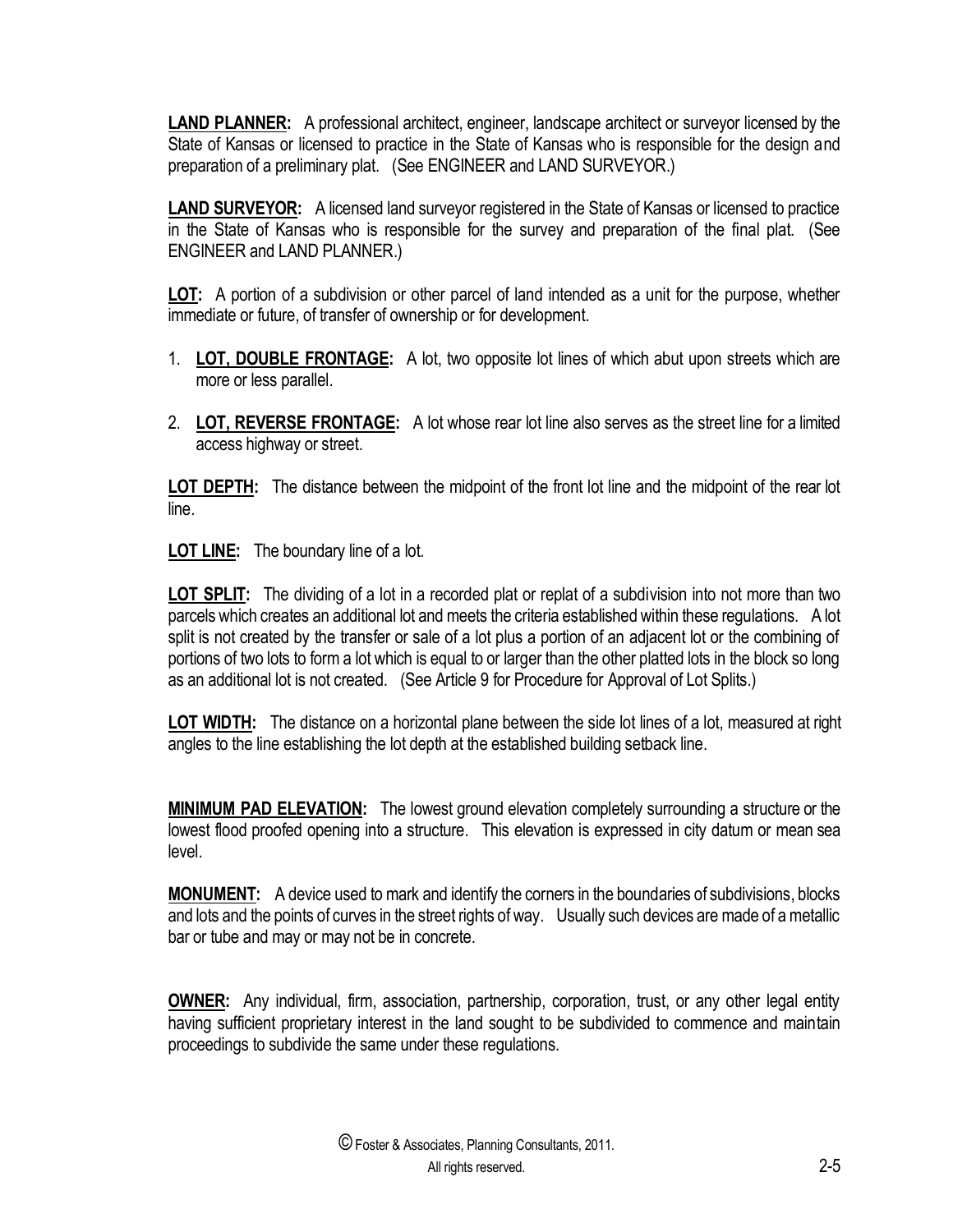**PARKING STRIP:** That portion of street right of way that is unpaved and which is located between the back of a curb and the street right of way line. Such strip provides right of way for the installation of public utilities (typically gas and water lines), street signs, street lights, sidewalks, driveways, traffic control devices, fire hydrants, street furniture, street trees and other ancillary uses. The parking strip should not be confused with parking lanes that are often provided for as part of street pavement.

**PEDESTRIAN WAY (CROSSWALK):** A right of way across a block or providing access within a block to be used primarily by pedestrians.

**PETITION:** A legal instrument which serves as the basis for initiation of a public improvement project. A petition is frequently used during the platting process to guarantee the construction of certain improvements, e.g., street paving, water and sewer lines, drainage, etc. A petition is valid if its signatures are more than 50% either by area within the benefit district or by ownerships. Petitions are also used to initiate the vacation of streets, alleys, easements, other public reservations and plats. (See Section 7-103A for improvement petitions and Section 10-103 for vacation petitions.)

**PLAT:** A map or drawing on which the subdivider's plan of the subdivision is presented and which he or she submits for approval and intends to record in final form: (See LOT SPLIT.)

- 1. **SKETCH PLAN:** A map or plan of a proposed subdivision made prior to the preparation of the preliminary plan to enable the subdivider to save time and expense in reaching tentative general agreements by a discussion of the form and objectives of their regulations.
- 2. **PRELIMINARY PLAT:** A tentative map or plan of a proposed subdivision of land showing the character and general details of the proposed development.
- 3. **FINAL PLAT:** A formal document by drawing and writing representing a subdivision which is prepared in accordance with these regulations to be placed on record with the County Register of Deeds.
- 4. **REPLAT:** A new plat or a revision to a subdivision or portion thereof for which a final plat has previously been recorded. The approval of a replat is processed in the same manner as a final plat.

**RESERVE:** An area of property within a subdivision which is platted for specific uses, e.g., open space, landscaping, entry monuments, recreational facilities, utilities, drainage, floodway, etc. Typically, future ownership and maintenance responsibilities for a reserve is set forth by a restrictive covenant which provides that a homeowners or lot owners association will hold title to the reserve and therefore be responsible for the reserve's maintenance. The restrictive covenant may provide for ownership and maintenance to be tied to the ownership of an adjacent lot. Ownership and maintenance is not assigned to an individual, partnership or corporation except in the case of a reserve platted for possible future sale to a public body for a public facility. (See Section 6-102 for Land for Public Facility Sites and Section 6-103 for Land for Open Space.)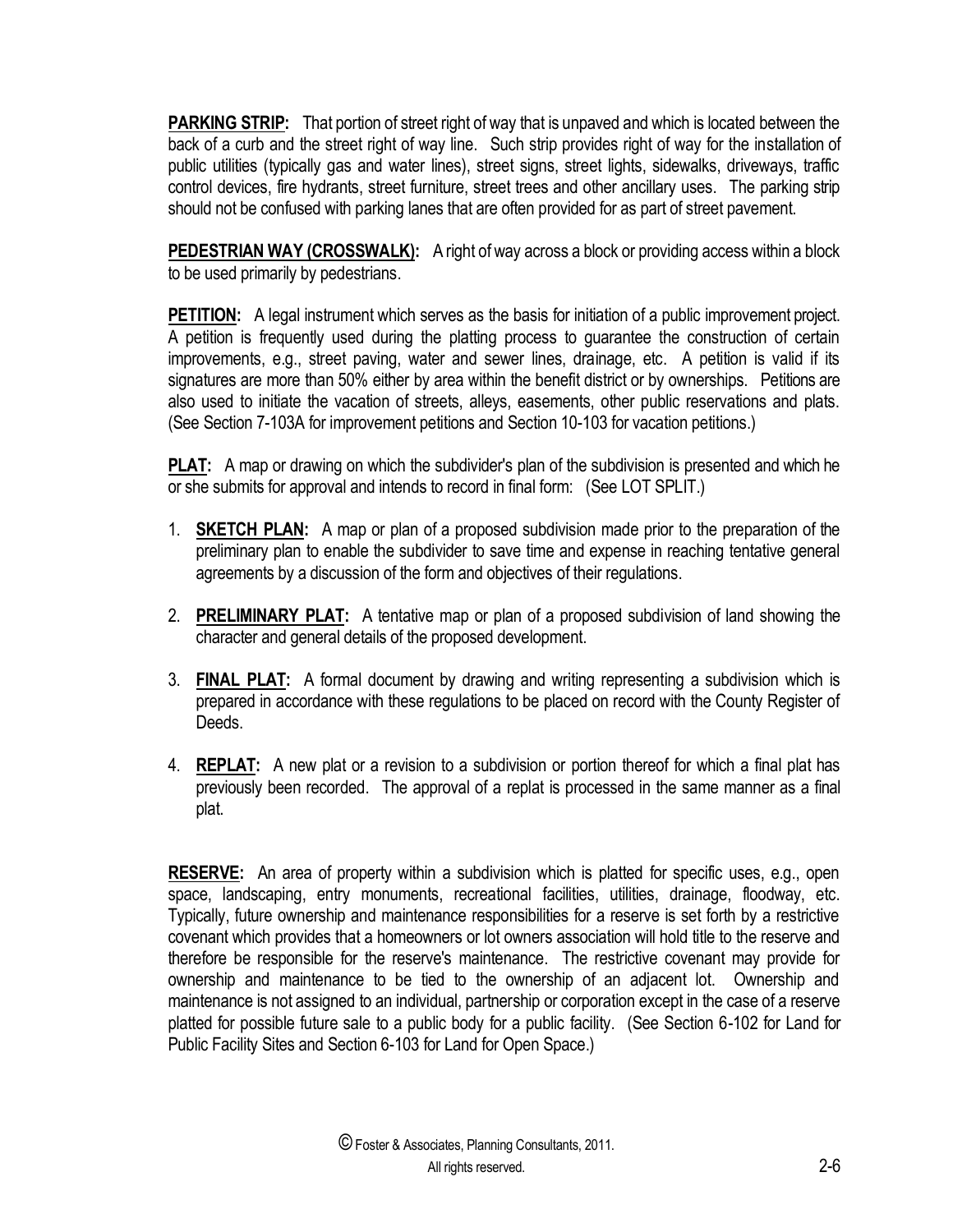**RESTRICTIVE COVENANTS:** Contracts entered into between private parties which constitute a restriction on the use of private property within a subdivision for the benefit of property owners and to provide mutual protection against undesirable aspects of development which would tend to impair stability of values. Such restrictions may be set forth in a deed. Restrictions are also placed of record by separate instruments including homeowner association agreements. Restrictive covenants usually run with the land. (See Section 2-100B for Private Agreements.)

**RESUBDIVISION:** The subdivision of a tract of land which has previously been lawfully subdivided and a plat of such prior subdivision duly recorded. Sometime referred to as a "replat." (See PLAT for REPLAT.)

**RIGHT OF WAY:** The area between boundary lines of a street, alley or other easement of access.

**ROADWAY:** That portion of a street, alley or highway right of way which has been graded, surfaced or otherwise improved for use by vehicular traffic, exclusive of sidewalks, driveways and related uses.

**SCREENING:** Berm, fencing or evergreen vegetation maintained for the purpose of concealing from view the area behind such berm, fencing or vegetation. When fencing is used for screening, it shall be not less than six nor more than eight feet in height, unless otherwise provided. (See Section 6-111E for screening easement.)

**SIDEWALK:** That portion of a street or pedestrian way, paved or otherwise surfaced, intended for pedestrian use only. (See PEDESTRIAN WAY [CROSSWALK].)

**STREET:** The entire right of way width between the boundary lines of every way which provides for public use for the purpose of vehicular and pedestrian traffic, and the placement of utilities and including the term "road", "highway", "lane", "place", "avenue", "alley" or other similar designation.

- 1. **ALLEY:** A right of way along the side of or in the rear of lots which affords a secondary means of access to and from streets and such lots.
- 2. **ARTERIAL:** A street of considerable continuity which is primarily a traffic artery for intercommunication among large areas and which provides access to abutting properties only as a secondary function.
- 3. **COLLECTOR:** A street supplementary to the major street system and a means of intercommunication between this system and smaller areas which is used for both through traffic and for access to abutting properties.
- 4. **CUL-DE-SAC:** A short street with one end open to traffic and being permanently terminated by a vehicular turnaround at the other end.
- 5. **DEAD END:** A street having only one outlet for traffic.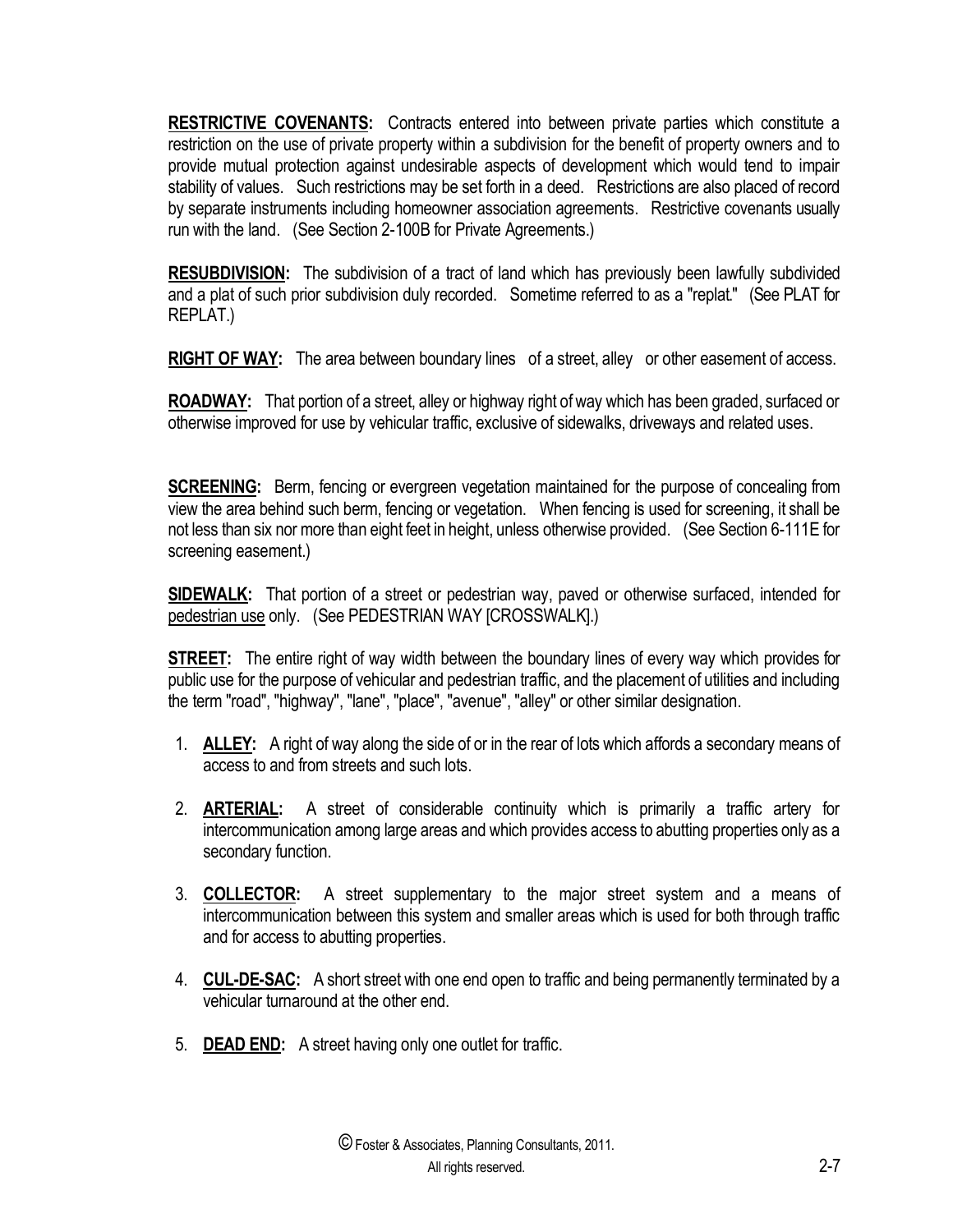- 6. **EXPRESSWAY:** Any divided street or highway with no access from abutting property and which has either separate or at-grade access from other public streets and highways. Such streets have a minimum of four traffic lanes.
- 7. **HALF-STREET:** A portion of the right of way of a street, usually along the edge of a subdivision where the remaining portion of the street is intended to be provided in another subdivision.
- 8. **LOCAL:** A street intended primarily for access to abutting properties and of limited continuity within a neighborhood.
- 9. **MARGINAL ACCESS OR FRONTAGE ROAD:** A local street which is parallel with and adjacent to a limited access highway or arterial street and which provides access to abutting properties and protection from fast through traffic on the parallel streets.

**STREET WIDTH:** The shortest distance between lines delineating the right of way of a street.

**SUBDIVIDE LAND:** To partition a parcel of land into two or more parcels, tracts, lots or sites for the purpose of transfer of ownership or development, whether immediate or future, when such parcel exists as a unit or contiguous units under a single ownership.

**SUBDIVIDER:** The owner, or any other person, firm or corporation authorized by the owner, undertaking proceedings under the provisions of these regulations to subdivide land.

**SUBDIVIDER'S AGREEMENT:** A contractual agreement signed and notarized by the subdivider and the applicable governing body which is conditioned upon acceptance of the final plat for the dedications thereon with primary concern for the design, installation, inspection and financing or guarantees for public improvements. When the owner of the land being subdivided authorizes other parties to undertake the platting procedure, the "Subdivider's Agreement" may also be called a "Developer's Agreement". (See Section 7-104A for Agreement and Guarantees for Installation of Required Improvements.)

**SUBDIVISION:** Either an act of subdividing land as defined in this section or a tract of land subdivided.

**SUBDIVISION ADMINISTRATOR:** Also known as the Zoning Clerk. (See Section 3-101 for Duties of Subdivision Administrator.)

**TURNAROUND:** An area at the closed end of a street with a single common ingress and egress within which vehicles may reverse their direction